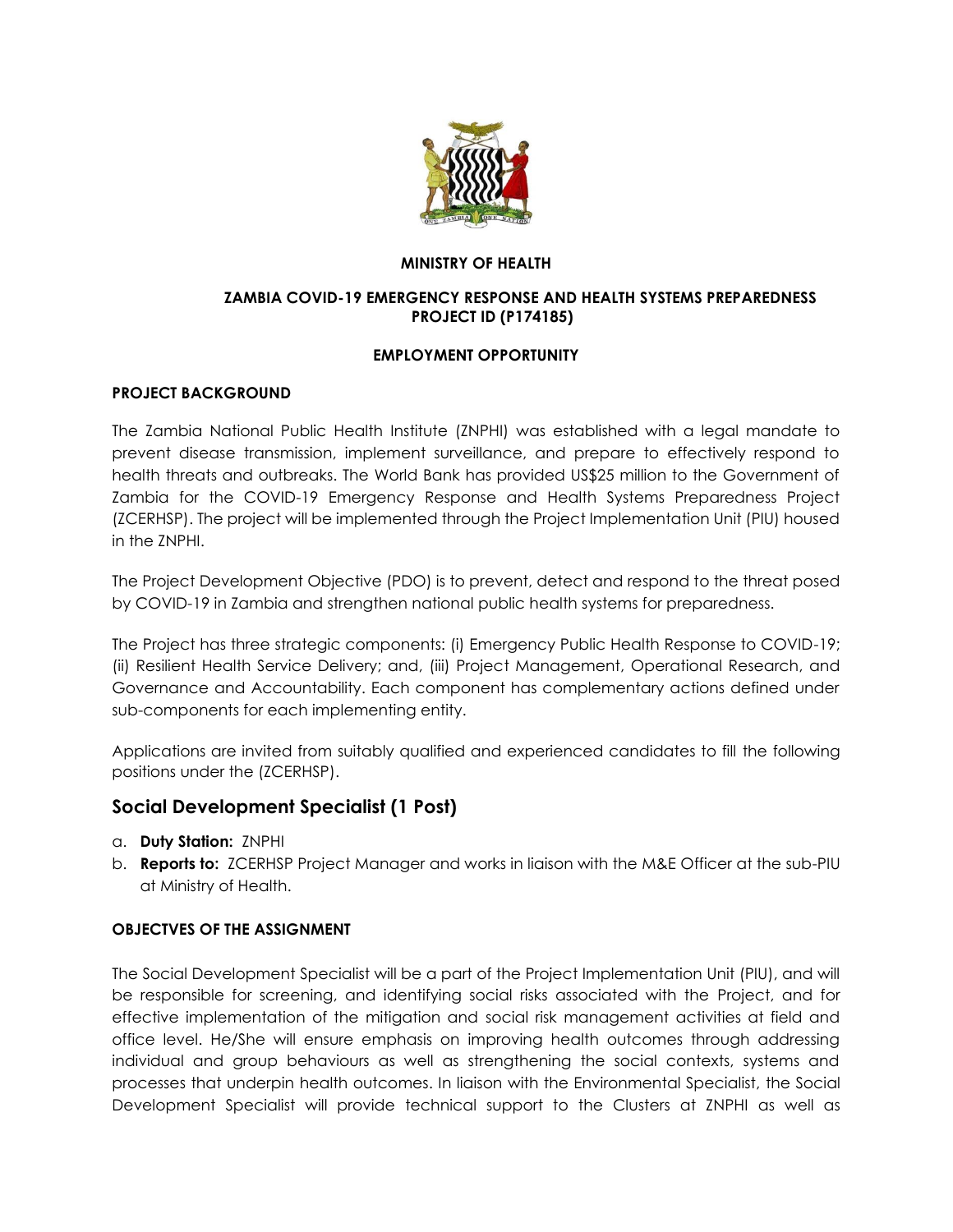implementers at Ministry of Health and in the field on social safeguards related issues. The Social Development Specialist will work in liaison with the Social Specialist at the sub-PIU at Ministry of Health.

| SN                   | <b>Key Result Area</b> | <b>Principal Accountabilities</b>                                                                                                                                                                                                                                                                                                                                                                                                                                                                                                                                                                                                                                                                                                                                                                                                                                                                                                                                                                                                                                                                                                                                                                                                                                                                                                                                                                                                                                                                                                                                                                                                                    |
|----------------------|------------------------|------------------------------------------------------------------------------------------------------------------------------------------------------------------------------------------------------------------------------------------------------------------------------------------------------------------------------------------------------------------------------------------------------------------------------------------------------------------------------------------------------------------------------------------------------------------------------------------------------------------------------------------------------------------------------------------------------------------------------------------------------------------------------------------------------------------------------------------------------------------------------------------------------------------------------------------------------------------------------------------------------------------------------------------------------------------------------------------------------------------------------------------------------------------------------------------------------------------------------------------------------------------------------------------------------------------------------------------------------------------------------------------------------------------------------------------------------------------------------------------------------------------------------------------------------------------------------------------------------------------------------------------------------|
| $\mathbf{1}$ .<br>2. | Policy<br>Planning     | Ensure the development/review and update of:<br>Policy documents, strategic plans, guidelines and SOPs<br>to guide implementation of social safeguards for the<br>Project<br>Social and environmental safeguard instruments of the<br>Project<br>Develop, update and implement:<br>annual activity plans and budgets<br>$\bullet$<br>skills training and capacity development plans<br>$\bullet$                                                                                                                                                                                                                                                                                                                                                                                                                                                                                                                                                                                                                                                                                                                                                                                                                                                                                                                                                                                                                                                                                                                                                                                                                                                     |
| 3.                   | Management             | Explicitly ensure that implementing of the Project is in<br>$\bullet$<br>compliance with relevant<br>the<br>Project's social<br>safeguards obligations and ensure compliance during<br>all phases of the Project.<br>Assist in conducting social assessments for all Project<br>$\bullet$<br>activities, identifying and proposing appropriate<br>mitigation measures to enhance Project outcomes.<br>Provide advice to clients on social risk management<br>$\bullet$<br>on social risk areas such as labor and working<br>conditions on projects, engagement with project<br>stakeholders, gender-based violence due to project<br>induced labor influx, discrimination and exclusion of<br>vulnerable project beneficiaries etc.<br>Provide support/advice to the concerned stakeholders<br>$\bullet$<br>in addressing the social risks, and in addition, on any<br>such issues which are likely to create or exacerbate<br>conflict within communities or have significant impacts<br>on the vulnerable at all stages of the implementation of<br>the Project<br>Provide comprehensive care for SGBV survivors in the<br>$\bullet$<br>Project areas within the overall multisector national<br>programme for SGBV<br>Enhance capacity of one-stop centres for SGBV in<br>٠<br>selected health facilities<br>Provide<br>guidance<br>and<br>counsel<br>necessary<br>on<br>$\bullet$<br>requirements of social compliances and gender within<br>the Project as per World Bank guidelines<br>Follow up adherence to ESMF and ESCP regarding<br>٠<br>Sexual Exploitation (SEA), Sexual Harassment (SH),<br>Gender Based Violence (GBV) and be part of |

# **Main Duties/Accountabilities**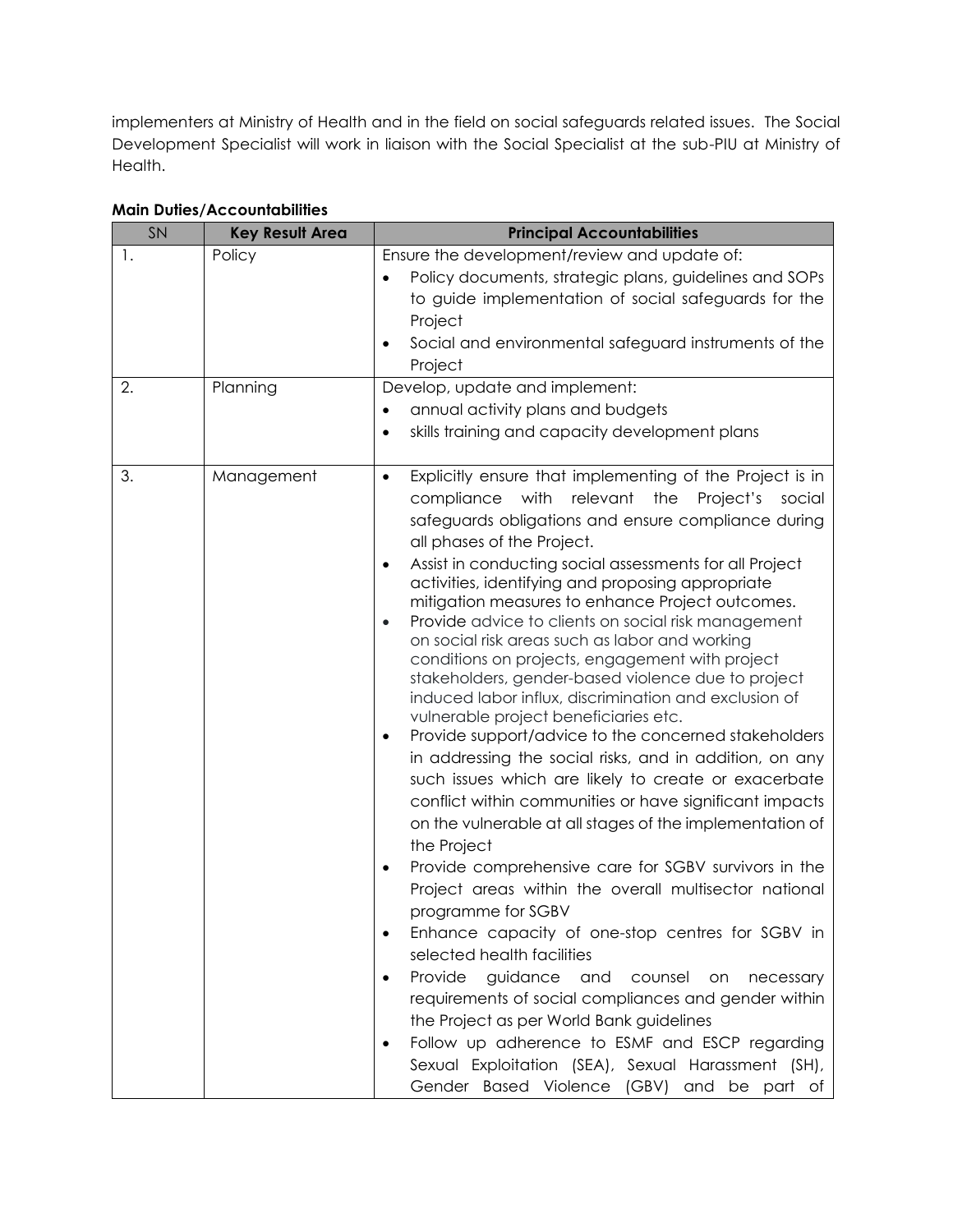| <b>SN</b> | <b>Key Result Area</b> | <b>Principal Accountabilities</b>                                                                                             |
|-----------|------------------------|-------------------------------------------------------------------------------------------------------------------------------|
|           |                        | community-based training/raising awareness sessions                                                                           |
|           |                        | on their prevention.                                                                                                          |
|           |                        | Design a Grievance Redressal System (GRS) and<br>$\bullet$                                                                    |
|           |                        | publicise GR procedures among citizens and other                                                                              |
|           |                        | stakeholders as part of the ESCP.                                                                                             |
|           |                        | Maintain grievance registers.<br>$\bullet$                                                                                    |
|           |                        | Work with Grievance Redress Committee levels to<br>$\bullet$                                                                  |
|           |                        | adequately address grievances of Project beneficiaries<br>and make proper grievance database to inform reports                |
|           |                        | as per World Bank guidelines and policies                                                                                     |
| 4.        | Behavioural            | Working in liaison with the Communications Specialist<br>$\bullet$                                                            |
|           | Change                 | Specialist,<br>the<br>Mental<br>Health<br>and<br>contribute                                                                   |
|           | Communication          | substantively to the effective management of the                                                                              |
|           |                        | Project's activities in the areas of SGBV and COVID-19                                                                        |
|           |                        | prevention, treatment and vaccination with focus on                                                                           |
|           |                        | advocacy and<br>social<br>and<br>behavior<br>change                                                                           |
|           |                        | communication.                                                                                                                |
|           |                        | Guided by evidence and research-based process of<br>$\bullet$                                                                 |
|           |                        | using communication to promote behaviour that leads                                                                           |
|           |                        | to improvements in health outcomes, design, update,                                                                           |
|           |                        | manage, coordinate,<br>implement<br>and<br>monitor                                                                            |
|           |                        | communication and outreach initiatives in support                                                                             |
|           |                        | Project outcomes.                                                                                                             |
| 5.        | Capacity building      | Develop, organize and deliver, training programs and<br>$\bullet$                                                             |
|           |                        | workshops on social safeguards requirements and their<br>management, grievance redress mechanism, labour                      |
|           |                        | management procedure to PIU, Health Care Workers                                                                              |
|           |                        | (HCW), contractors, and other stakeholders                                                                                    |
|           |                        | Conducting awareness creation and sensitization of the<br>$\bullet$                                                           |
|           |                        | communities on social, equity and gender dimensions                                                                           |
|           |                        | of the Project along with suggested safeguards.                                                                               |
|           |                        | Organize social safeguards orientation, awareness and<br>$\bullet$                                                            |
|           |                        | trainings for rehabilitation sites                                                                                            |
|           |                        | Strengthening HCW and community based volunteer<br>$\bullet$                                                                  |
|           |                        | capacity in the management and referral of SGBV                                                                               |
|           |                        | cases                                                                                                                         |
|           |                        | Raising community awareness of SGBV and related<br>$\bullet$                                                                  |
|           |                        | services.                                                                                                                     |
|           |                        | Provide capacity in ensuring systems are in place for<br>$\bullet$<br>gender inclusion, prevention or GBV risks, and ensuring |
|           |                        | appropriate indicators are developed and monitored                                                                            |
|           |                        | during project implementation.                                                                                                |
|           |                        |                                                                                                                               |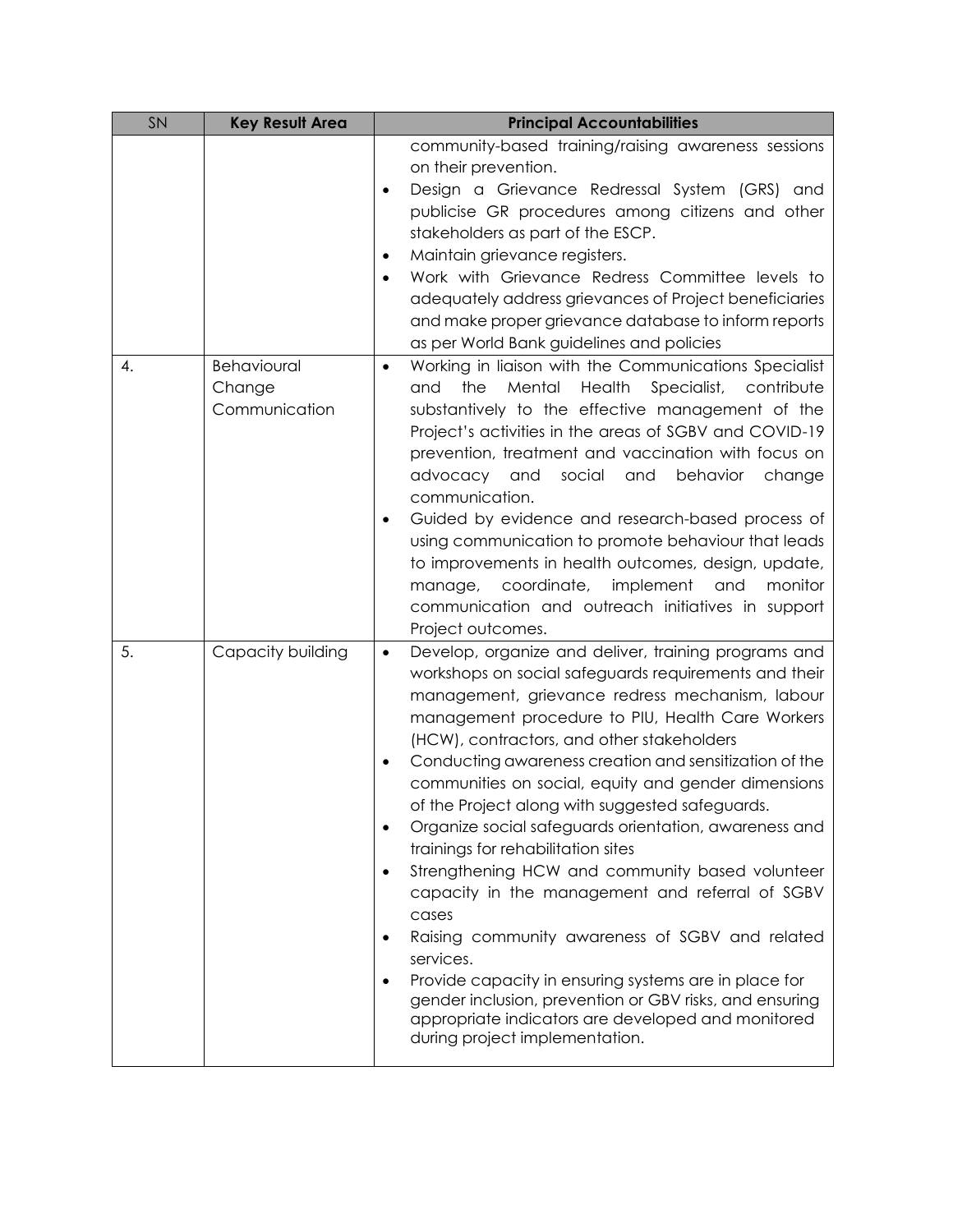| <b>SN</b> | <b>Key Result Area</b>          | <b>Principal Accountabilities</b>                                                                                                                                                                                                                                                                                                                                                                                                                                                                                                                                                                                                                                                                               |
|-----------|---------------------------------|-----------------------------------------------------------------------------------------------------------------------------------------------------------------------------------------------------------------------------------------------------------------------------------------------------------------------------------------------------------------------------------------------------------------------------------------------------------------------------------------------------------------------------------------------------------------------------------------------------------------------------------------------------------------------------------------------------------------|
| 6.        | Supervision                     | Supervise staff in the Health Care Facilities (HCFs)<br>$\bullet$<br>through periodic onsite supervisory and mentorship<br>visits.<br>Carry out site supervisions during implementation of<br>$\bullet$<br>project activities, and provide feedback to the Project<br>Manager.<br>Participate in field visits to vet implementation of<br>systems and procedures as required in the ESCP, SEP<br>and support to GBV-sensitive Grievance Redress<br>Mechanism (GRM).<br>Provide guidance to Clients on development and<br>$\bullet$<br>operationalization of GRMs.                                                                                                                                               |
| 7.        | Monitoring<br>and<br>Evaluation | Ensure monitoring and evaluation is conducted for all<br>$\bullet$<br>activities planned in the ESMF/ESMP, ESCP, Labour<br>Management<br>Procedure<br>Stakeholder<br>and<br>Engagement Plan.<br>Semi-annual review of complaints received and<br>$\bullet$<br>responses provided in the GR system.<br>Strengthening data collection and<br>information<br>$\bullet$<br>management for SGBV<br>Liaise with Ministry of Gender and other relevant actors<br>$\bullet$<br>to disseminate of information on available SBGV<br>services including use of established response hotlines<br>and community outreach<br>In liaison with the Project M&E Specialist, document<br>$\bullet$<br>lessons and best practices. |
| 8.        | Any Other Duties                | Undertake any other tasks as assigned by the Project<br>$\bullet$<br>Manager                                                                                                                                                                                                                                                                                                                                                                                                                                                                                                                                                                                                                                    |

## **Contract Duration**

This is a full time Position for a period of Eighteen (18) Months.

### **Qualifications**

- Grade 12 School certificate or equivalent;
- University degree in Social Work, Sociology, Economics, Development studies, or other applied Social Science or related fields.
- Masters Degree or equivalent in Social Sciences/development studies or other related fields.
- At least ten years' experience in designing and implementing community based prevention, treatment and socio-economic mitigation strategies and interventions.
- Experience in Community outreach, mobilisation and engagement.
- Experience in gender mainstreaming, particularly dealing with sexual and gender based violence and psychosocial support.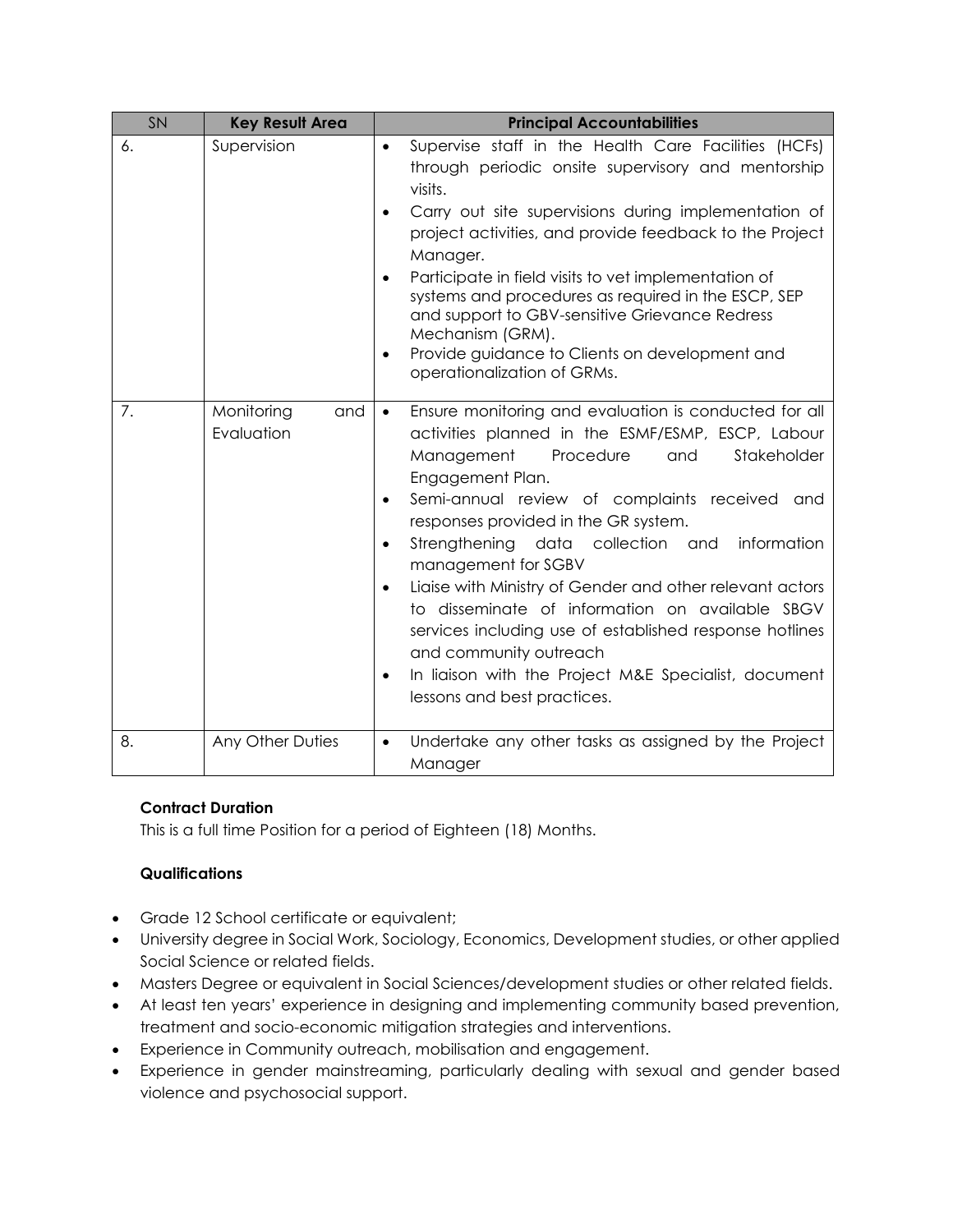- A good understanding of Environmental and Social Management Framework including knowledge of Grievance Redress Mechanism is an added advantage.
- Experience working in the Zambian Health sector will be an added advantage
- 1. **DEMONSTRABLE SKILLS, COMPETENCIES AND SKILLS**
- a. Good coordination, supervision and mentoring skills
- b. A team player with strong inter-personal skills and the ability to deal with multiple teams located in multiple institutions.
- c. Knowledge in use of computer software packages for word-processing, presentation software, databases, spreadsheets, and the internet.
- d. Excellent communication (both written and oral) and facilitation skills, including participatory methodologies, community engagement and behavioral52 change communication.
- e. Experience in writing project success stories, lessons learned and best practices.
- f. Willingness to participate in field activities/surveys and extensive travel to remote areas within the Project areas.
- g. Ability to work under tight timelines including ability to follow deadlines, accuracy and attention to detail.
- h. Ability to work under minimum supervision to meet short-term deadlines.

### **Position: Monitoring and Evaluation Specialist (1 Post)**

- a. Duty Station: ZNPHI, Lusaka
- b. Reports to:ZCERHSP Project Manager

### **Objectives of the Assignment**

The M&E Specialist will be responsible for planning, coordination and implementation of all project monitoring and evaluation activities as defined in the project monitoring and evaluation framework and plan under the Zambia COVID-19 Emergency Response and Health Systems Preparedness Project (P174185) and the Additional Financing for the Zambia COVID-19 Emergency Response and Health Systems Preparedness Project (P176400), monitoring and evaluating the COVID-19 emergency activities, COVID-19 vaccine deployment and maintenance of essential health services. S/he will provide support to Project Implementation Unit and coordinate the technical teams and stakeholders assigned to implement the project subcomponents of the overall implementation of the M&E related activities and avail timely and relevant information to the ZNPHI and the World Bank. The M&E Specialist working closely with the Project Manager will ensure timely planning of annual work plan and budget (AWPB), implementation and monitoring and evaluation of the project activities and regularly assess the project performance against the PDO and support the follow-through of the results framework.

### **SCOPE OF WORK, DUTIES AND ACCOUNTABILITIES**

#### (a) **Development of the Project Monitoring and Evaluation Framework and Plan**

• Support the development of a project specific monitoring and evaluation framework in consultation relevant implementing departments in MOH and ZNPHI, and other relevant public sector departments including subnational levels and implementing agencies under the project, and relevant stakeholders.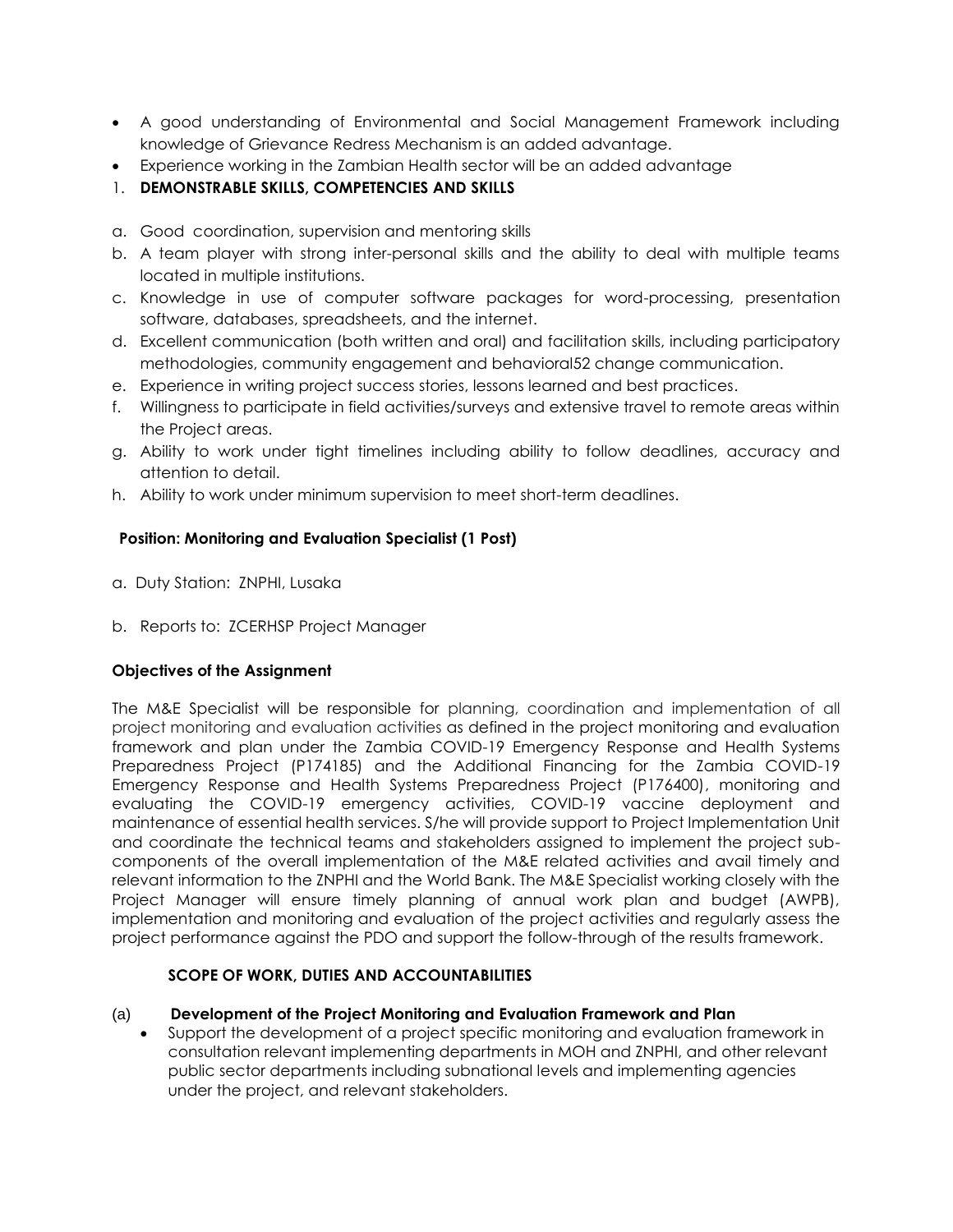- Based on the M&E framework develop simple and user category wise monitoring format and its guidelines to be used in monitoring process.
- Support implementation the M&E framework, guidelines, and other tools
- Develop process, output, outcome, and impact level indicators for project progress monitoring.
- Identify sources of data, collection methods, and who collects data, how often, cost of collection and who analyses it
- Develop and implement M&E plan effectively and efficiently to ensure regular generation of information related to progress of the project.
- Develop M&E guidelines and provide technical support to project staff on implementing M&E plan and theory of change.
- Prepare annual monitoring and evaluation plan in consistent with M&E Framework
- Promote a results-based approach to monitoring and evaluation, emphasizing results and impacts.
- Provide inputs to the technical team by developing database(s) and providing monitoring data to inform the decisions on performance of activities and future direction to the activities.
- Guide and coordinate the review of the Project results framework including, provide technical advice for the revision of performance indicators, ensure realistic intermediate and end-of-Project targets are defined.
- (b) **Design and set up a robust project M&E system for tracking regular progress updates and inform to management and the World Bank through formal and informal, quality and adequate project reporting towards achieving the PDO.**

The Project M&E system will cover all the work carried out during the life of the project to define, collect, process, analyze, use, and manage data and information as appropriate from various sources including the health management information system, official documents, and health care facilities. Ensure all aspects of the M&E are brought together from the PDO, review of progress of indicators in the Results framework, Baseline assessments to determine baseline indicators not available, Midterm review, and through to the final evaluation of a project. It will be important that from the beginning a theory of change based on the design of the project is developed. The M&E specialist should therefore ensure that:

- Develop an M&E system in close collaboration and communication with the M&E Departments at the Zambia National Public Health Institute, Ministry of Health, project implementation agencies, field staff and other stakeholders.
- Coordinate the planning function of the Project to ensure that planned activities correspond to the desired deliverables in the results framework, are aligned with project M&E framework, there is agreement on annual targets and M&E activities are included and costed
- Based on the AWPB, design the framework for the physical and process monitoring of Project activities
- IT and databases filing systems for data storage and processing.
- Develop learning mechanisms so that project staff and/or beneficiaries can generate, share, and apply lessons from within the project- these can range from simple meetings to more structured review and sensemaking sessions, where different stakeholders come together to make sense of existing information and agree appropriate action.
- Lead the: (i) Baseline survey carried out at (or near) the start of a project to establish a starting point so change can be assessed at a later stage and identify the requirements for collecting baseline data; (ii) Mid-Term Review; and (iii) End Term evaluations including quality assurance processes for data collection to ensure robust data for the project and prepare terms-of-reference for the above three consultancy assignments.
- Support performance reviews in line with the project implementation manual.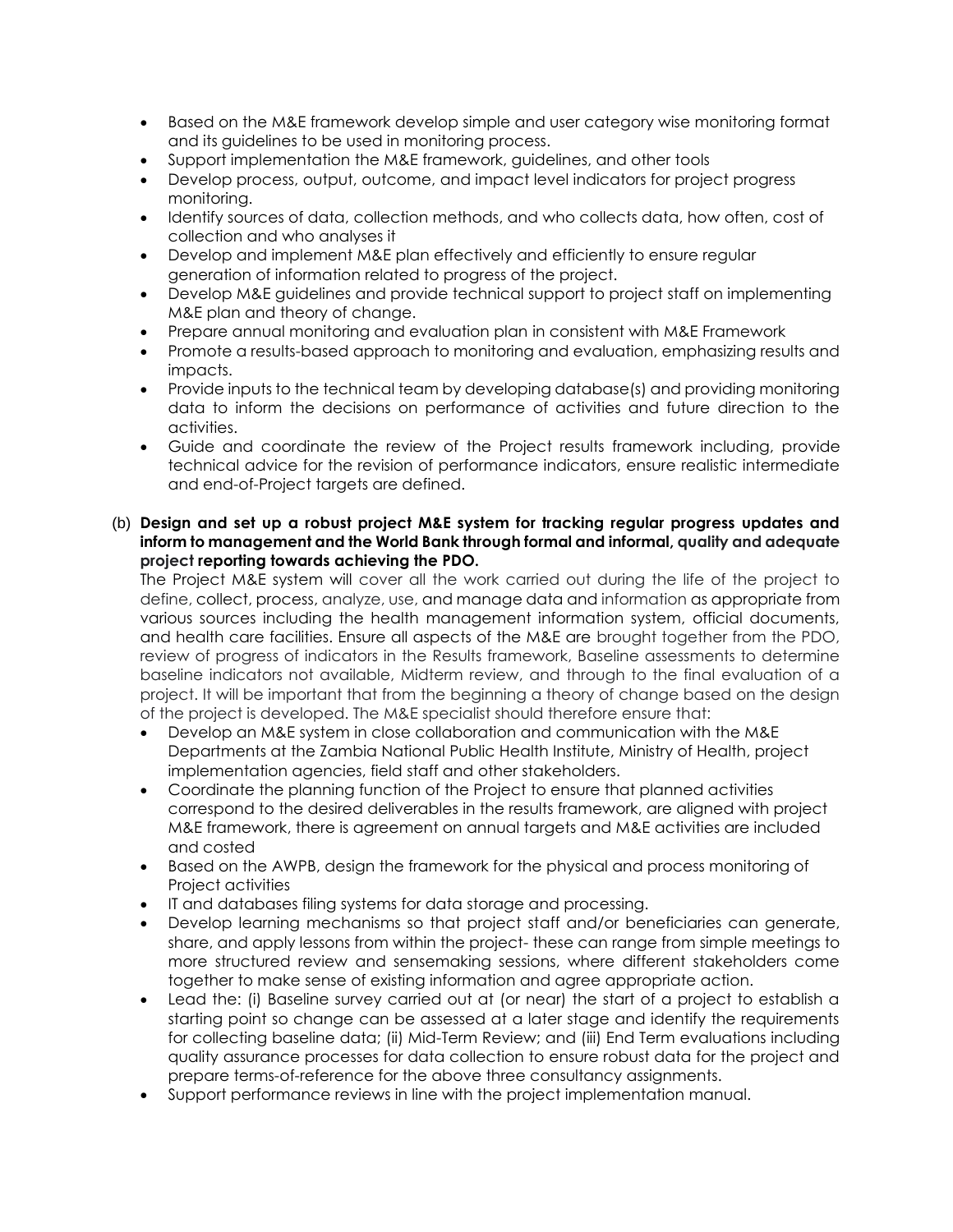### (c) **Develop Recording and Reporting Forms and Formats for the project**

- Develop recording and reporting templates and formats that meet the reporting requirement of project based on the project description and Results Framework and generate these reports based on the agreed reporting schedule needed throughout the course of the project life as approved by the World Bank.
- Tools and methodologies for collecting data these range from simple tools such as interviews, observation, and photography through to more complex methodologies of data collection and analysis
- Develop a mechanism of how, and to whom, the project will communicate or share information with including formal mechanisms through which M&E findings can be used to influence decision-making.
- Provide support to the routine data collection, analysis, and aggregation of data from district to national level as may be required.
- Liaise with project management to collect and analyze data and to determine progress achieved.

### **Contract Duration**:

This is a full time position for a period of Eighteen (18) Months.

#### **Qualifications and Experience**

- Master's degree or equivalent in in social science preferably in development planning, economics, management, epidemiology, project management, or other related field.
- At least five (5) years of experience in monitoring and evaluation and results-based management
- Knowledge and experience in designing M&E systems and conducting evaluations.
- Demonstrable experience in M&E system development and operationalization in a decentralized and community-based set-up.
- Extensive experience in designing and delivering training and capacity building in project/programme M&E systems, including development of training curricula, operational guidelines/manuals, and performance management.
- Ability to plan and conduct structured and supportive field monitoring, including formal partner performance assessments, stakeholder reviews, etc.
- Excellent writing and analytical skill in drafting concept notes including capacity in formulation and production of high-quality written material, including among others research studies, impact assessment reports, stories from the field, research publications including media publications.
- Experience managing Management Information Systems (MIS) is strongly preferred.
- Experience working within the Development agencies or Government system.

#### **REQUIRED COMPETENCES**

#### **Project management Competencies**

- (a) Demonstrates commitment and dedication towards the Project Development **Objective**
- (b) Proven organizational and inter-personal skills, and ability to work in a multi-cultural team environment including ddemonstrable capacity to work with private sector, civil society, media and government sectors on evaluation and monitoring projects/programmes at all levels.
- (c) Ability to work under pressure and according to tight deadlines